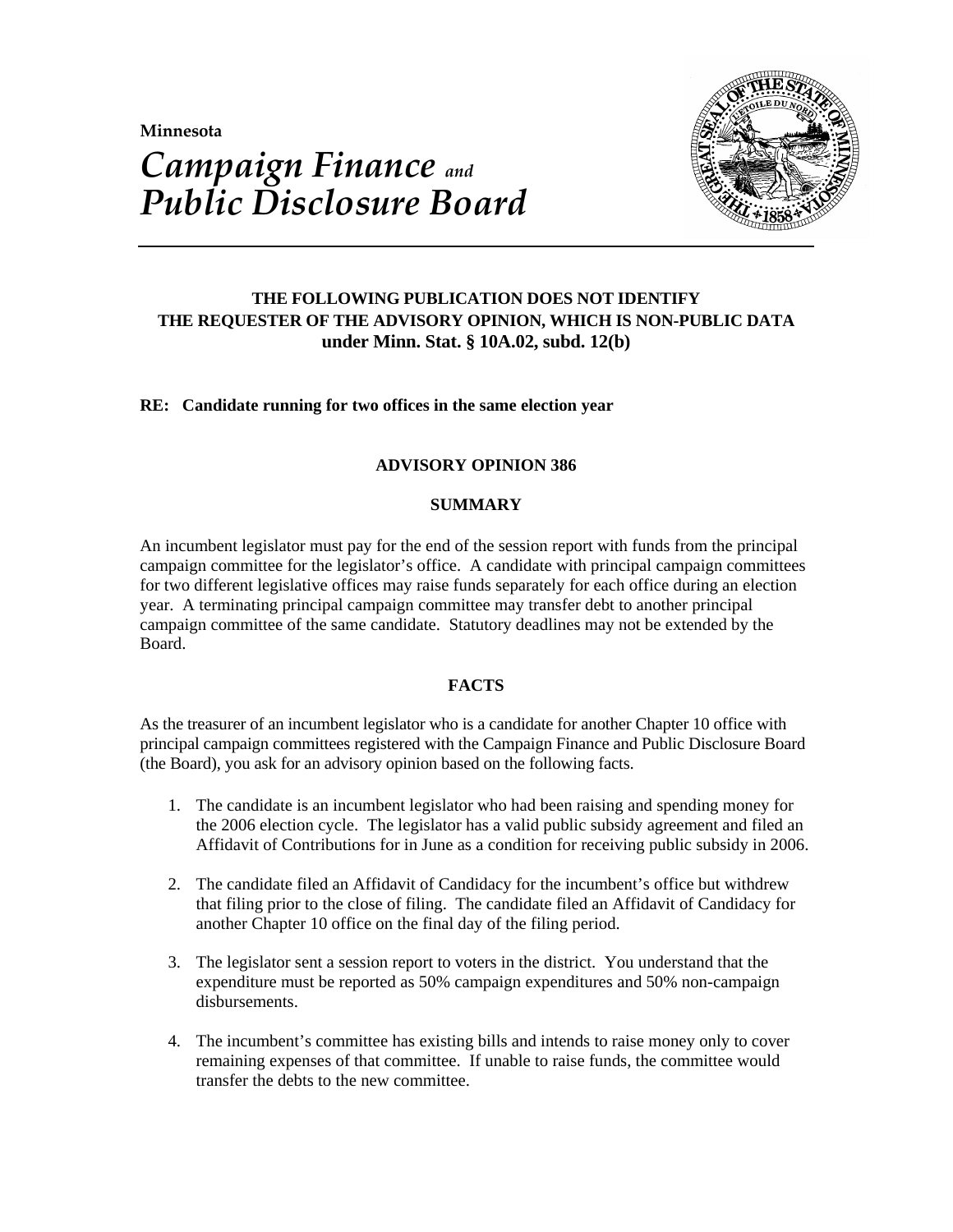- 5. The incumbent's committee has an outstanding loan payable to the candidate in the amount of \$1,500
- 6. The candidate registered a principal campaign committee and filed a public subsidy agreement for the new office being sought.
- 7. The new committee will have only approximately six weeks to meet the September 1<sup>st</sup> deadline to raise necessary funds and file the Affidavit of Contributions to qualify for public subsidy payments.

## **ISSUE ONE**

Should the cost of the 2006 session report which was printed and mailed within 60 days of the close of session be paid with funds from the incumbent's committee or funds from the new committee?

## **OPINION ONE**

The committee that supports the incumbent's office must pay for the costs of activities associated with service in that body. Therefore, the incumbent's committee should pay for the session report and report the disbursements on the committee Report of Receipts and Expenditures due January 31, 2007. Alternatively, the incumbent's committee may terminate its registration and, at that time, transfer all debts to the new committee.

#### **ISSUE TWO**

May the existing old committee and the new committee each accept contributions during the same election year?

### **OPINION TWO**

Yes. Minnesota Statutes, section 10A.105, subdivision 1, provides that a candidate must have a principal campaign committee for each office sought. During 2006 the candidate sought two different offices. Each committee is bound separately to the contribution limits and applicable expenditure limits for each office sought. As provided in the facts of this opinion, the incumbent's original committee will raise only those funds necessary to satisfy unpaid debts and loans.

## **ISSUE THREE**

May the incumbent's committee transfer debts to the new committee?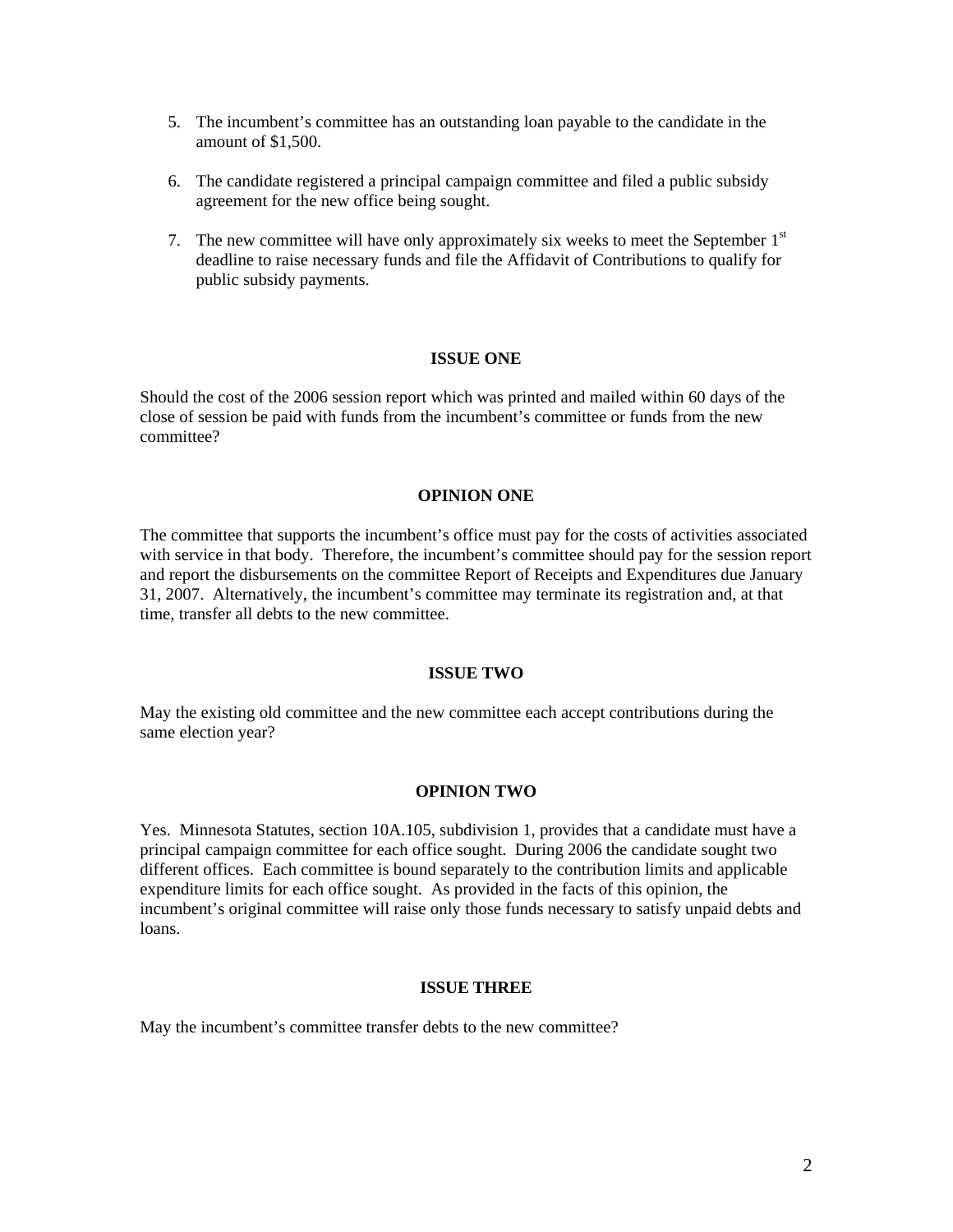#### **OPINION THREE**

Yes. Minnesota Statutes, section 10A.241, provides that debts of a terminating principal campaign committee may be transferred to another principal campaign committee of the same candidate. The committee that assumes the debt must continuously report the unpaid bills or loans until they are paid or forgiven.

## **ISSUE FOUR**

May the September 1<sup>st</sup> deadline to raise necessary funds and file the Affidavit of Contributions be extended?

#### **OPINION FOUR**

No. The September 1<sup>st</sup> deadline is statutory and may not be extended due to extenuating circumstances. The fact that the same candidate has raised funds for another committee has no bearing on the requirement of the new committee to raise the required funds and file the Affidavit of Contributions by September 1st.

Issued August 15, 2006

BITunt

Bob Milbert, Chair Campaign Finance and Public Disclosure Board